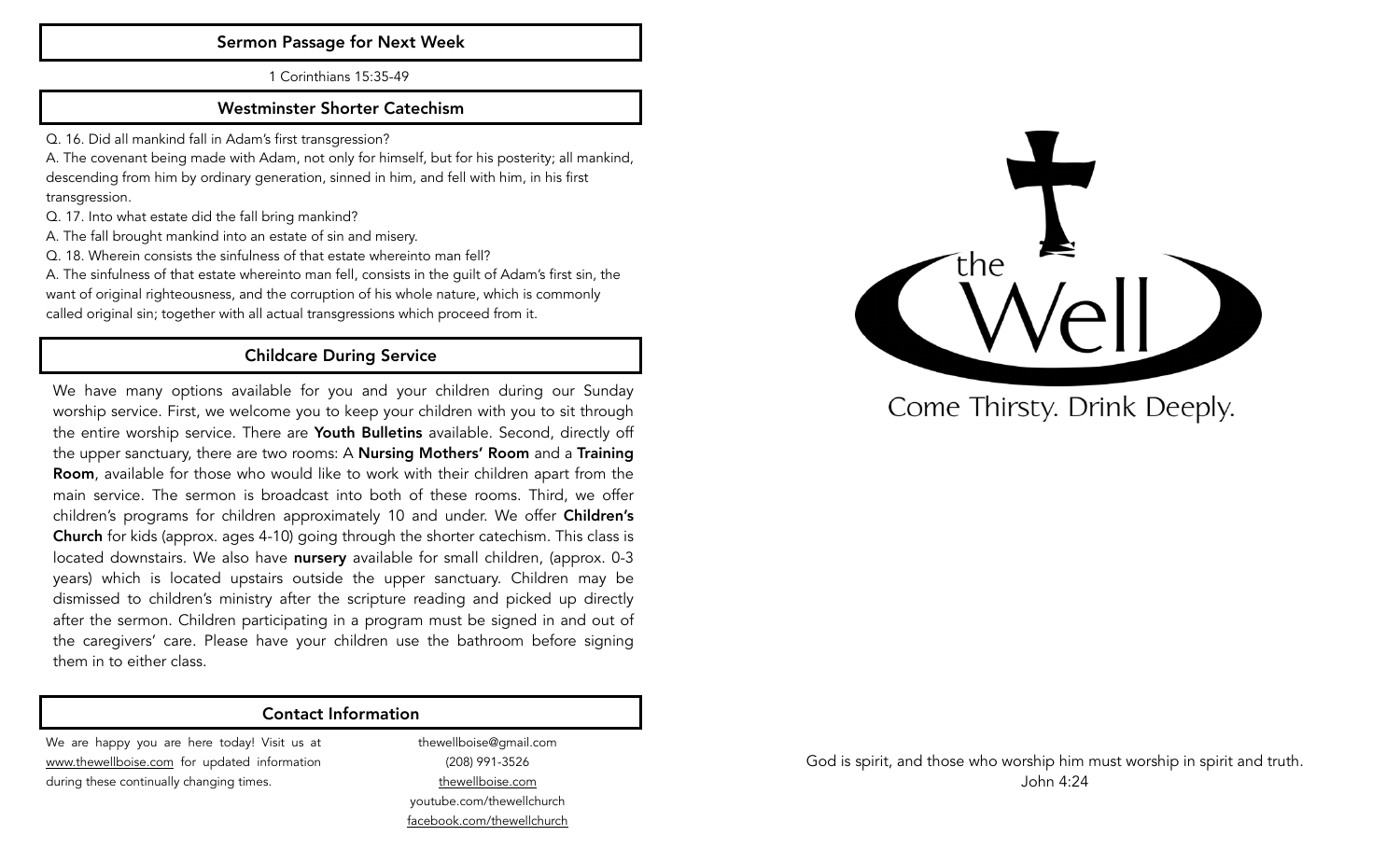# Order of Worship Upcoming Events Sunday, May 22, 2022

## Prelude The Lord's Prayer

Wake, Awake, for Night Is Flying

All Hail the Power of Jesus' Name

Rock of Ages

Westminster Shorter Catechism **Questions 16-18** 

Greeting from the Lord 2 Timothy 1:2

Call to Worship **Psalm 105:1-6** 

Announcements

Songs of Praise Glorious Things

Prayer of Confession

Songs of Assurance Now Why This Fear

New Testament Reading Matthew 22

(Children's Ministry is available at this time.)

Song of Illumination **Lead On O King Eternal** 

#### Reading of God's Word 1 Corinthians 15:29-34

Sermon *What You Believe About the Resurrection Determines Your Sanity*

(Children may be picked up at this time.)

Preaching - Josh Bales **Leading Service - Paul Lewer** 

Song of Response Jesus Lives, and So Shall I Now Thank We All Our God Prayer and Offering 10:31 Song of Commission **Wake, Awake, for Night Is Flying** Blessing from the Lord 1 Thessalonians 5:23-24

#### This Week

Tuesday, May 24th Elder Meeting (6PM) Friday, May 27th Prayer Breakfast (6am)

#### Upcoming Events

For Future Planning

Thurs.-Sat., October 27-29 Men's Retreat

Sunday, May 22nd Worship (10:15), Building Committee Meeting Spanish Service (2pm), Evening Service & Fellowship (6pm) Wednesday, May 25th Wednesday Night Fellowship - Game night (6:30pm) Thursday, May 26th Deacon Meeting (6pm) Saturday, May 28th Downtown Evangelism (noon) Financial Peace (4pm)

Sunday, May 29th Worship (10:15), Spanish Service (2pm), Evening Service & Fellowship (6pm) Wednesday, June 1st Youth Ministry (6pm) Summer Kick-off BBQ Thursday, June 2nd Small Group - Lewis (6pm) Friday, June 3rd Prayer Breakfast (6am) Saturday, June 4th Financial Peace University (4pm)

Sunday, June 5th Communion Sunday, Worship (10:15), Spanish Service (2pm), Evening Service & Fellowship (6pm) Tuesday, June 7th Elder Training begins (7pm) Wednesday, June 8th Youth Ministry (6 pm), Elder Meeting (6pm) Thursday, June 9th Small Group - Lewis (6pm) Friday, June 10th Prayer Breakfast (6am) Saturday, June 11th Financial Peace University (4pm)

Sunday, June 12th Picnic at the Park - Song Sing Service (2:00) Saturday, June 18th RYS Yard Sale and Pancake Breakfast Mon-Fri, July 18-22 Reformed Youth Services Convention Mon-Thurs., August 15-18 Church Camping Trip @Silvercreek Plunge Fri.-Sat., October 21-22 Reformation Boise Conference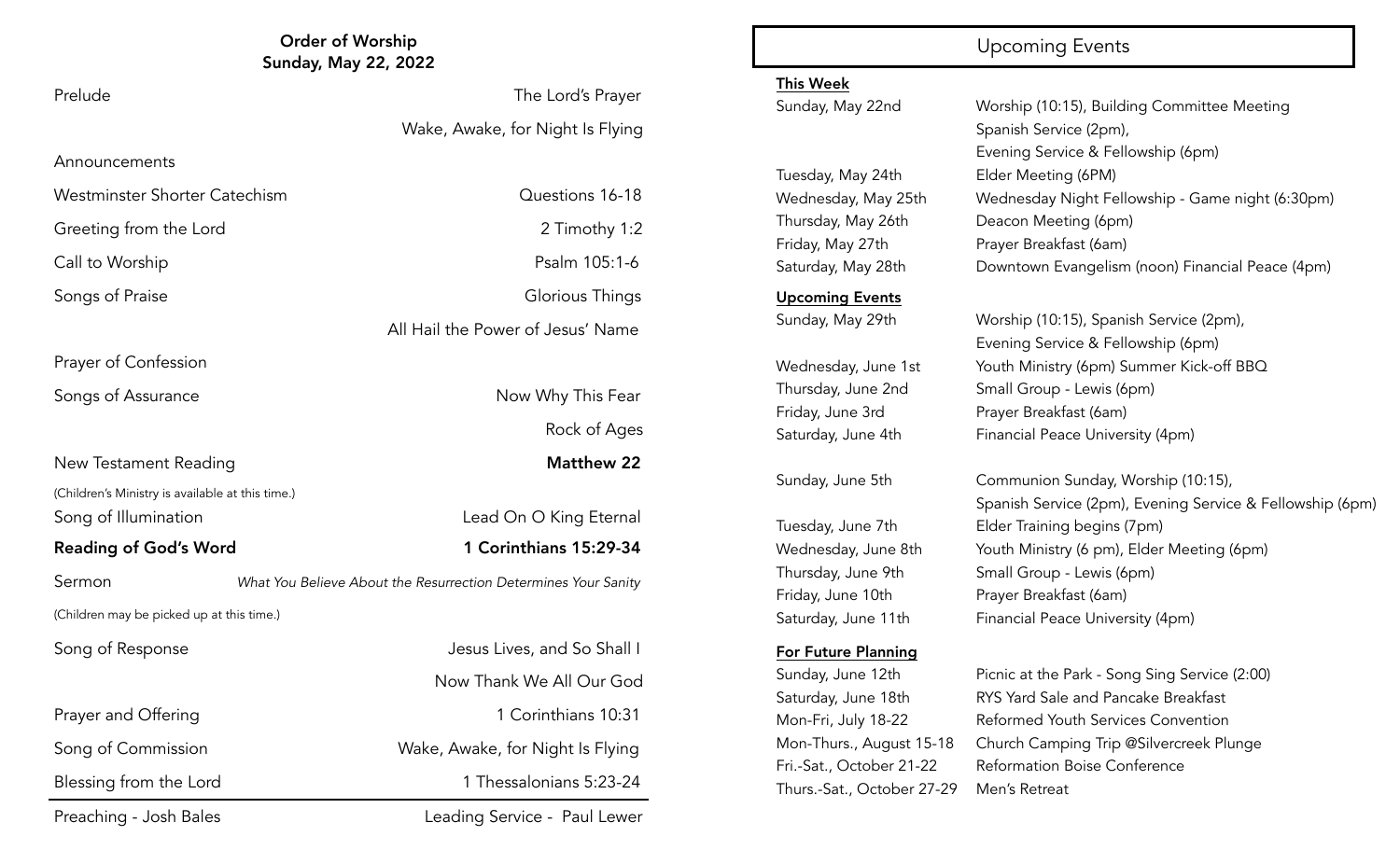#### **Ministries**

~Sunday School ~ Currently on break.

~Membership Class ~ The next session will begin July 3rd. This nine week class covers what The Well believes and is a requirement to become a member.

~ Spanish Ministry ~ Join us at 2pm each Sunday for our Spanish service. Contact Pastor Abi for more information.

~Sunday Evening Service ~ We gather for evening worship and prayer at 6pm, followed by a fellowship potluck. (No evening service on Picnic at the Park Sundays)

~Worldview Wednesdays ~ Completed for this school year. Planning is just beginning for the 22/23 school year. Contact Kim Burton if you are interested in teaching or for more information.

~Wednesday Night Fellowship ~ Join us each Wednesday evening for our mid-week studies. We gather together to sing and then break into smaller settings (nursery through high school, men and women) to study God's word. The last Wednesday night of each month is a fellowship and game night. We will not meet in June & July.

~Men's Ministry ~ Meets on Wednesday evenings during Wednesday Night Fellowship.

~Women's Ministry ~ Meets on Wednesday evenings during Wednesday Night Fellowship.

~Youth Ministry ~ Meets on Wednesday evenings during Wednesday Night Fellowship.

~Weekly Prayer Breakfast ~ Meet with us each Friday morning at 6am for breakfast and a time of prayer. Even if you can't make it to the church on Friday mornings, we invite you to set your alarms and spend a purposeful time communing with our Father!

~Downtown Evangelism ~ Join us as we go into our community and share the Good News! Meet at the church at 6pm for prayer and go out from there. (Watch the calendar for dates, as we aim to be at some of our local community events.) Contact Mike Lewis for more information.

~ Radio Ministry ~ Weekday mornings at 8am listen to Pastor Josh along with 3 other local pastors on 94.1 The Voice on their radio show, "The Gospel For Life".

~ Food Pantry ~ We have a blue bin located in the foyer where you can donate canned goods. (Please nothing perishable.) The deacons will distribute food on an as needed basis. Please contact any of our deacons if you are in need.

 $\sim$  Clothing Closet  $\sim$  We have a children's clothing closet downstairs. We hold a clothing swap twice a year, but if you have needs in between, contact Crystal Schindele. Our next swap will be in the fall.

Email List ~ Join our email list for announcements and updates. This is our main way of communicating upcoming events, prayer requests and any scheduling changes. Send an email to [thewellboise@gmail.com](mailto:thewellboise@gmail.com)

#### Glorious Things

Glorious things of thee are spoken, Zion, city of our God; He whose word cannot be broken formed thee for His own abode: On the Rock of Ages founded, what can shake thy sure repose? With salvation's walls surrounded, Thou may'st smile at all thy foes.

See, the streams of living waters, springing from eternal love, Well supply thy sons and daughters, and all fear of want remove; Who can faint, while such a river ever flows their thirst t'assuage? Grace which, like the Lord, the Giver, never fails from age to age.

Round each habitation hov'ring, see the cloud and fire appear For a glory and a cov'ring, showing that the Lord is near: Thus deriving from their banner light by night and shade by day, Safe they feed upon the manna which He gives them when they pray.

Savior, if of Zion's city I, through grace, a member am, Let the world deride or pity, I will glory in Thy Name: Fading is the worldling's pleasure, all his boasted pomp and show; Solid joys and lasting treasure none but Zion's children know.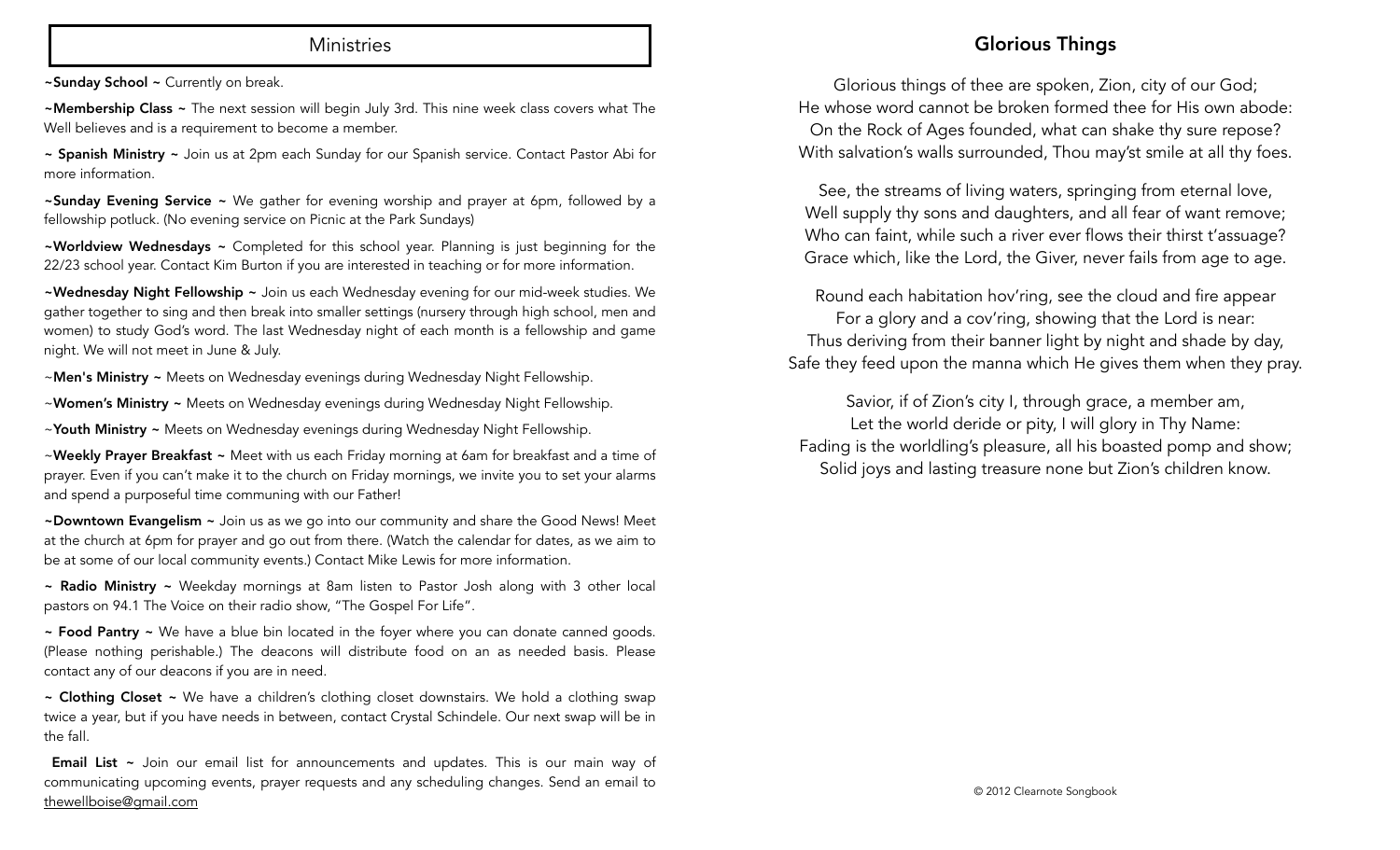#### All Hail The Power Of Jesus' Name

All hail the power of Jesus' name! let angels prostrate fall. Bring forth the royal diadem, and crown Him Lord of all! Bring forth the royal diadem, and crown Him Lord of all!

Ye chosen seed of Israel's race, ye ransomed from the fall, Hail Him who saves you by his grace, and crown Him Lord of all! Hail Him who saves you by his grace, and crown Him Lord of all!

Crown Him, ye martyrs of your God, who from His altar call; Extol the stem of Jesse's rod, and crown Him Lord of all! Extol the stem of Jesse's rod, and crown Him Lord of all!

Hail Him, ye heirs of David's line, whom David Lord did call; The God incarnate, Man Divine, and crown Him Lord of all! The God incarnate, Man Divine, and crown Him Lord of all!

Sinners, whose love can ne'er forget the wormwood and the gall, Go, spread your trophies at His feet, and crown Him Lord of all! Go, spread your trophies at His feet, and crown Him Lord of all!

Let every kindred, every tribe on this terrestrial ball, To Him all majesty ascribe, and crown Him Lord of all! To Him all majesty ascribe, and crown Him Lord of all!

O that with yonder sacred throng we at His feet may fall! We'll join the everlasting song, and crown Him Lord of all! We'll join the everlasting song, and crown Him Lord of all!

#### 1. God invites us out of the world and into His presence.

- He greets us (e.g. Rom. 1:7-8; 1 Cor. 1:3; Gal. 1:3)
- He calls us to worship (e.g. Ps. 95:1-3; Matt. 11:28; Is. 55:1-3)
- 2. We respond to His invitation
	- With prayer (e.g. Neh. 9:6-8)
	- With song (e.g. Ps. 100:4)
	- With confession of sins and assurance of pardon (1 Jn. 1:9) With a song/prayer of illumination (Ps. 119:18; cf. Eph. 1:17-19)
- 3. God instructs us with His Word
	- The reading of the Word (Heb. 4:12; cf. 2 Tim. 3:16-17) The preaching of the Word (2 Tim. 4:1-2)
- 4. We respond to His Word
	- In song (e.g. Ps. 66:5)
	- In offering (Prov. 3:9; 1 Cor. 16:1-2)
	- In supplication (eq. Ps. 50:15)
- 5. God sends us back into the world
	- Song of commission (Matt. 5:13-14) He blesses us (e.g. Num. 6:24-26; 2 Cor. 13:14)

\*Other elements can also be inserted such as baptism and the Lord's Supper (indeed they must be inserted!); the reading of the law, creeds, and catechisms; responsive readings; quiet reflection, et al. The form of worship is not meant to be a rigid formalism that is fixed in cement, but rather a rich and diverse feast of grace in which we regularly experience our conversation with the living God and all the elements of the saving gospel of Jesus Christ.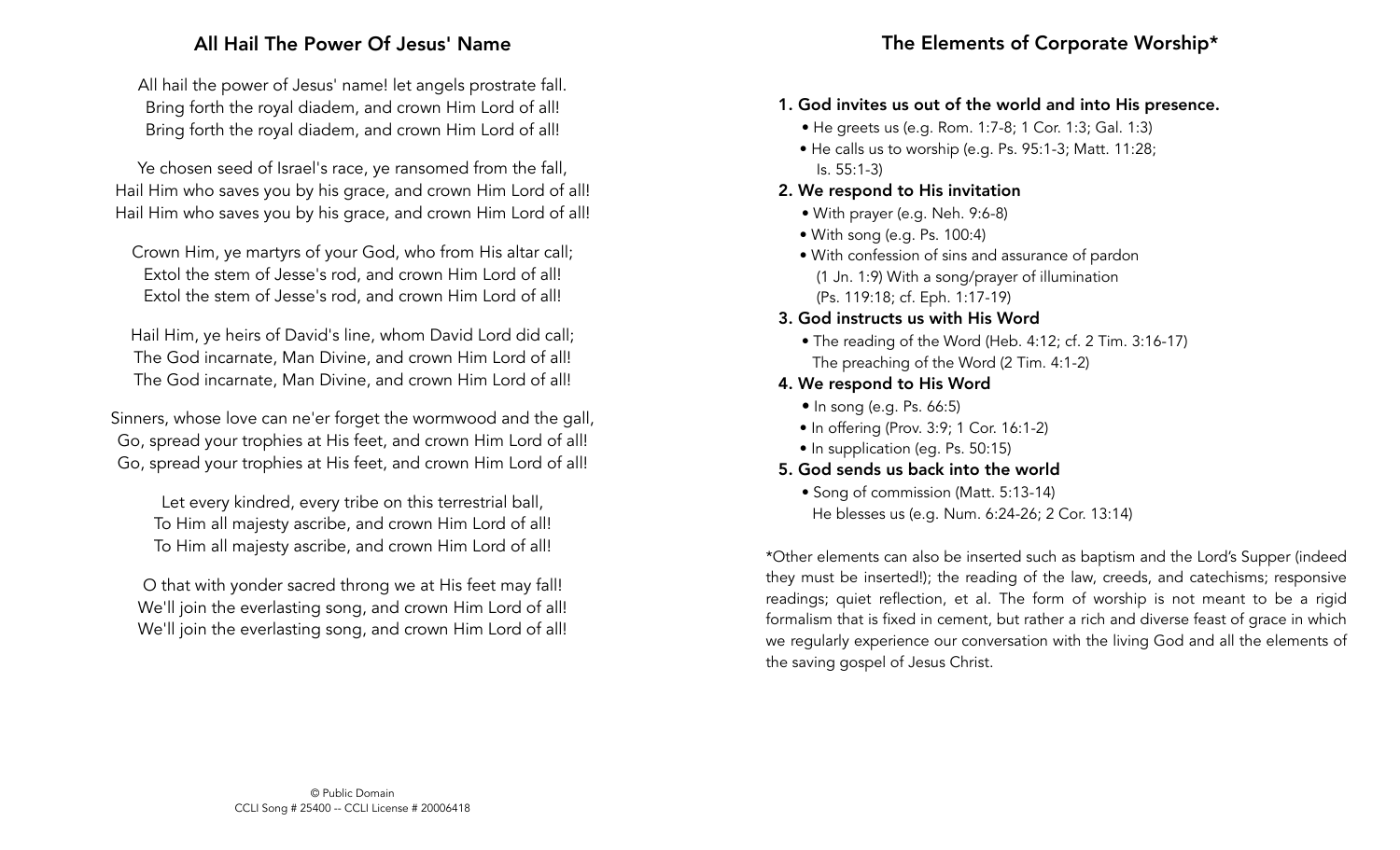#### *A Gospel-Centered Dialog Between God and His People*

There are two vital recoveries to Biblical worship that the Reformers made in the 16th century. First, prior to the Reformation the congregation was largely passive. They had become spectators, mere observers, as Rome's priestly class "performed" worship vicariously for the people. What the Reformers recovered was the dialogical nature of corporate worship. Meaning, that the worship service is meant to be a conversation—a dialog—between God and His people, in which He speaks and we respond. God, by grace, initiates by inviting us into His presence, and we, in gratitude, respond to His loving call. Secondly, the content and structure of the service is meant to tell the story of the gospel of Jesus Christ. Not only is the gospel to be proclaimed in the preaching of the Word, the worship service itself is meant to proclaim the gospel through all the different elements. The gospel is meant to be accessible to the mind — through spoken word —and to the heart —through song, sacrament and supplication. The gospel is meant to be read, preached, prayed, sung and seen. Those two vital recoveries 1) the dialogical nature of worship and 2) the Christ-centered pattern of worship, turn the church's worship service into a rich spiritual banquet in which God nurses us with the grace of the gospel, and in turn we overflow in gratitude, all to the praise of the glory of God.

#### Now Why This Fear

Now why this fear and unbelief? Has not the Father put to grief His spotless Son for us And will the righteous Judge of men Condemn me for the debt of sin Now cancelled at the cross?

 $\sim$  Chorus  $\sim$ Jesus, all my trust is in Your blood Jesus, You've rescued us, Through Your great love

Complete atonement You have made And by Your death have fully paid The debt Your people owed No wrath remains for us to face We're sheltered by Your saving grace And sprinkled with Your blood

Chorus

~ Bridge~

How sweet the sound of saving grace How sweet the sound of saving grace, Christ died for me How sweet the sound of saving grace How sweet the sound of saving grace, Christ died for me

> Be still my soul and know this peace The merits of your great High Priest, have bought your liberty Rely then on His precious blood Don't fear your banishment from God, Since Jesus sets you free

> > Chorus

Men - Chorus Women - Bridge

© 2011 Sovereign Grace Worship CCLI Song # 6167736 -- CCLI License # 20006418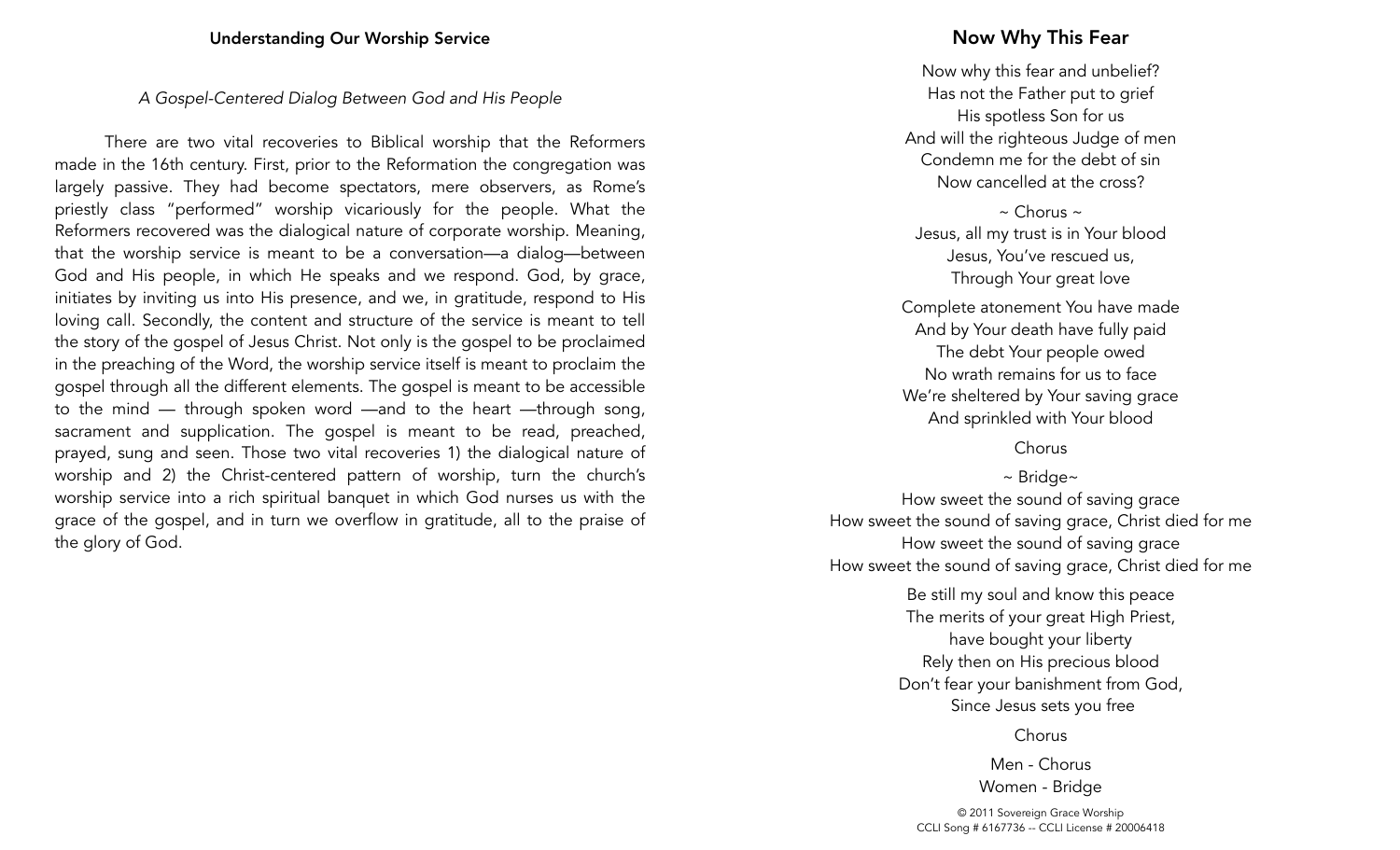#### Rock of Ages

*"That rock was Christ." 1 Corinthians 10:4*

Rock of Ages, cleft for me, Let me hide myself in Thee; Let the water and the blood, From Thy wounded side which flowed, Be of sin the double cure, Save from wrath and make me pure.

Not the labor of my hands Can fulfill Thy law's demands; Could my zeal no respite know, Could my tears forever flow, All for sin could not atone; Thou must save, and Thou alone.

Nothing in my hand I bring, Simply to Thy cross I cling; Naked, come to Thee for dress; Helpless, look to Thee for grace; Foul, I to the fountain fly; Wash me, Savior, or I die.

While I draw this fleeting breath, When my eyes shall close in death, When I soar to worlds unknown. See Thee on Thy judgement throne, Rock of Ages, cleft for me, Let me hide myself in Thee .

### Wake, Awake, for Night Is Flying

*"The kingdom of heaven will be comparable to ten virgins, who took their lamps and went out to meet the bridegroom." Matthew 25:1* 

> "Wake, awake, for night is flying," The watchmen on the heights are crying; "Awake, Jerusalem, at last!" Midnight hears the welcome voices, And at that thrilling cry rejoices: "Come forth, ye virgins, night is past!"

 $\sim$  Pre-Chorus  $\sim$ "The Bridegroom comes; awake! Your lamps with gladness take; Get ready for the feast, 'Cause you must go and meet Him there."

Zion hears the watchmen singing, And all her heart with joy is springing; She wakes and rises from her gloom: For her Lord comes down all-glorious, The Strong in grace and truth Victorious, The Star is risen; Light is come!

Pre- Chorus

~Chorus ~ Hallelujah! Hallelujah! Hallelujah! Praise the Lamb! Hallelujah! Hallelujah! Hallelujah! Praise the Lamb!

> All the earth and heav'n adore Thee, Both men and angels sing before Thee, With harps and cymbal's purest tone; Of one pearl each shining portal, Where we'll be with the choir immortal Of angels round Your glorious throne.

> > Pre- Chorus

Chorus

Praise the Lamb!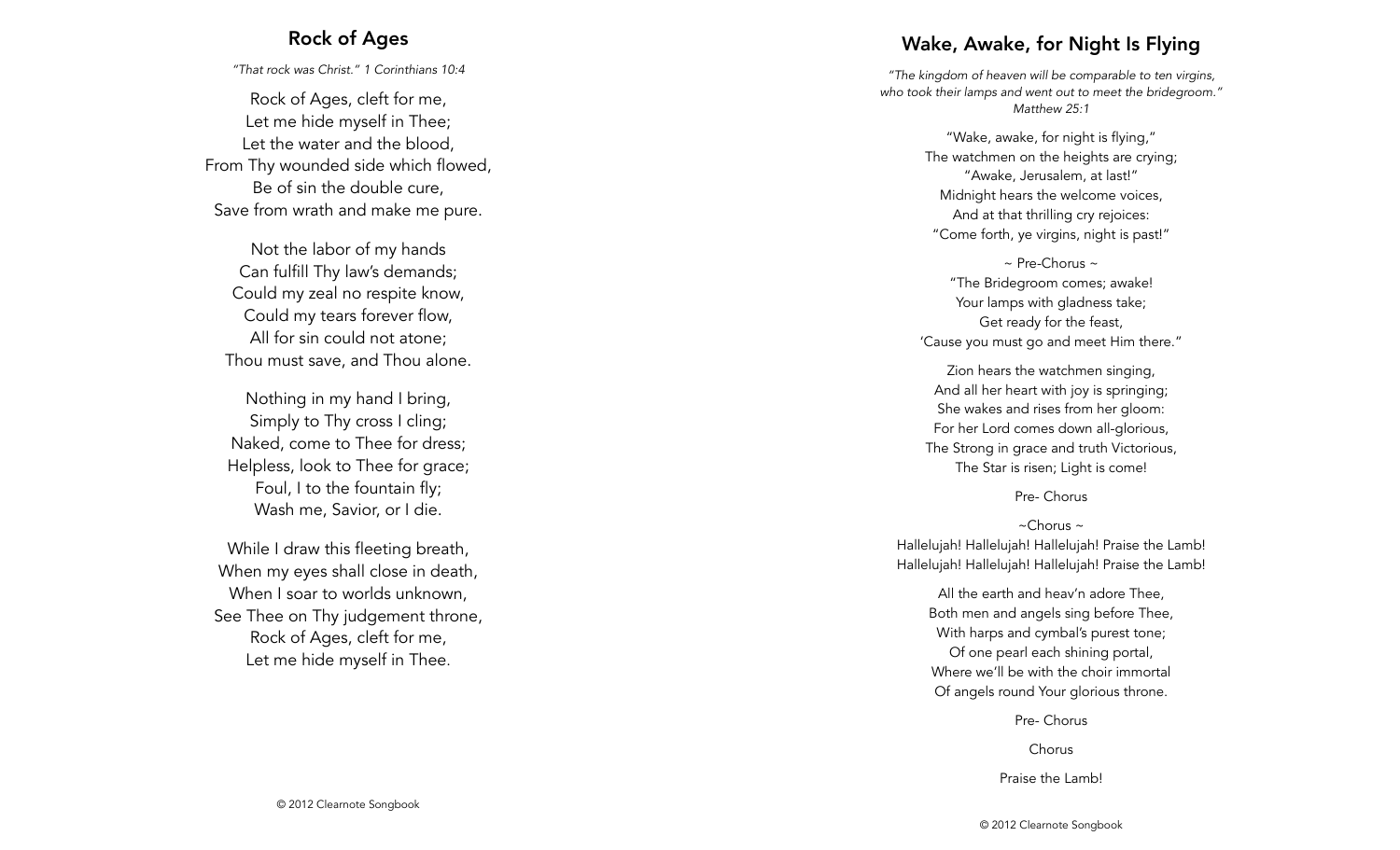### Jesus Lives and So Shall I

*"For to me, to live is Christ, and to die is gain." Philippians 1:21*

Jesus lives, and so shall I. Death! thy sting is gone forever! He who deigned for me to die, Lives, the bands of death to sever. He shall raise me with the just: Jesus is my Hope and Trust.

Jesus lives, and reigns supreme; And, His kingdom still remaining, I shall also be with Him, Ever living, ever reigning. God has promised, be it must: Jesus is my Hope and Trust.

Jesus lives, and by His grace, Vict'ry o'er my passions giving, I will cleanse my heart and ways, Ever to His glory living. Me He raises from the dust: Jesus is my Hope and Trust.

Jesus lives, I know full well Naught from Him my heart can sever, Life nor death nor powers of hell, Joy nor grief, henceforth forever. None of all His saints is lost: Jesus is my Hope and Trust.

Jesus lives, and death is now But my entrance into glory. Courage, then, my soul, for thou Hast a crown of life before thee; Thou shalt find thy hopes were just: Jesus is the Christian's Trust.

#### Now Thank We All Our God

*"Now therefore, our God, we thank You, and praise Your glorious name." I Chronicles 29:13*

Now thank we all our God With heart and hands and voices, Who wondrous things has done, In Whom this world rejoices; Who from our mothers' arms Has blessed us on our way With countless gifts of love, And still is ours today.

O may this bounteous God Through all our life be near us, With ever joyful hearts And blessed peace to cheer us; And keep us in His grace, And guide us when perplexed, And free us from all ills In this world and the next! All praise and thanks to God The Father now be given, The Son, and Him Who reigns With Them in highest heaven; The one eternal God, Whom earth and heav'n adore; For thus it was, is now, And shall be evermore.

For thus it was, is now, And shall be evermore.

#### Lead On, O King Eternal

Lead on, O King Eternal, the day of march has come; Henceforth in fields of conquest your tents shall be our home. Through days of preparation your grace has made us strong; And now, O King Eternal, we lift our battle song.

#### $\sim$  Chorus  $\sim$

So lead on, lead on King of heaven, My light and my salvation; Your faithfulness endures. O lead on, lead us to your Kingdom; Through joy or tribulation, We follow You; we follow You alone.

Lead on, O King Eternal, till sin's fierce war shall cease, And holiness shall whisper the sweet amen of peace. For not with swords' loud clashing, nor roll of stirring drums With deeds of love and mercy the heavenly Kingdom comes.

#### Chorus

Lead on, O King Eternal; we follow, not with fears, For gladness breaks the morning where'er Your face appears. Your cross is lifted o'er us, we journey in its light; The crown awaits the conquest; lead on, O God of might.

Chorus